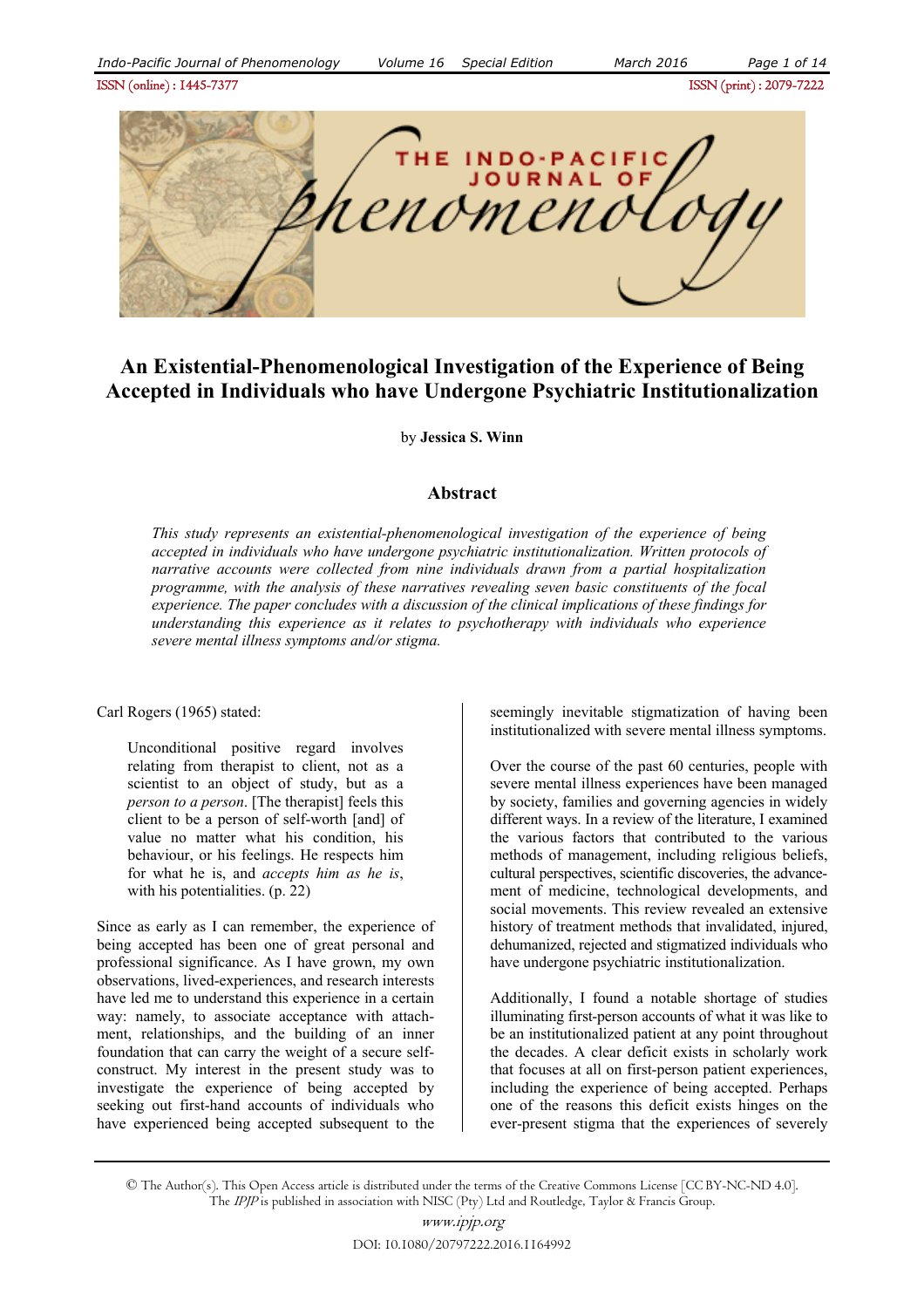mentally ill individuals are not as important as their behaviours. The traditional model for examining mental health experiences has comprised measuring observed behaviours and symptoms, and, accordingly, extracting calculations of progress or regression. Even with this history, mental health professionals continue to invest in the improvement of diagnostic tools, the accuracy of diagnosing psychological disorders, and the use of intervention to increase treatment effectiveness. To date, most of the research has been from one side of the equation: the side of the expert.

Differing from the traditional approach, the present phenomenological investigation was guided by a philosophical and theoretical framework that promised an in-depth understanding of treatment from the recipients' perspective, particularly as it pertains to the potentially healing aspect of the experience of being accepted. This focus is relevant not only to the healing profession, but to society at large. While the field of clinical psychology has begun to consider the therapeutic necessity of incorporating first-person accounts into research and its outcomes, it would nevertheless appear that we are only at the beginning.

# **Phenomenology and the Research Question**

Phenomenological research, as it has evolved from the philosophical writings of Edmund Husserl, the recognized founder of phenomenology, enables researchers and psychologists to examine and better understand how phenomena are experienced in their most essential state of being (Valle & Halling, 1989). Phenomenological research joins other qualitative approaches in its ideological attempt to embrace experience, novelty and genuine curiosity in ways of collecting and interpreting data (Marecek, 2004).

The emphasis phenomenology places on first-person descriptions of lived experience differs from more traditional qualitative methodological approaches. An increased understanding of the efficacy of existentialphenomenological methodology in researching the lived experience of individuals with severe mental illness could bring about a much-needed shift in the way psychologists investigate the experiences of this population in the future.

Phenomenological methodology evolved in response to the inadequacy of classical research approaches to access or reflect the lived reality of human experience. As stated by May, Angel, and Ellenberger (1958):

The impetus for *phenomenology* was ... the growing awareness of certain psychiatrists that the classical psychological frame of reference, inherited from the eighteenth century, was no longer adequate for exploration of many psychopathological conditions. In 1914, for example,

Blondel, on the basis of his own studies of mental patients, showed that we do not understand what the psychotic individual really experiences. When we say that a hallucination is a perception without an "object" or "a delusion is erroneous judgment which is maintained in spite of contrary evidence", we give verbal formulations that … are unable to convey to us how a mental patient actually experiences hallucinations and delusions. Even worse, these definitions give us the false impression that we understand the patient. (p. 95)

It is hoped that the findings of this study will serve the field of psychology by bearing witness to, and offering deeper understanding of, the lived experience of being accepted in individuals who have historically been viewed in a negative light.

# **Historical Treatment of Individuals With Mental Illness**

According to the National Alliance on Mental Illness (2013), approximately 61.5 million people in America experience mental illness in any given year. A major problem is that those who have been institutionalized have tended historically to be invalidated, scrutinized, judged, demoralized, and all too often viewed, by society and physicians alike, as hopeless and useless (Porter, 2003). This problem is not in the past. It is current, as the social stigma of mental illness continues to be prevalent (Corrigan, 2000), with this stigma in itself being a significant cause of depression, self-deprecation, low self-esteem, and lowered life satisfaction in individuals who have suffered severe mental illness symptoms (Corrigan, 1998; Corrigan & Watson, 2002; Link, 1987).

The recognition and treatment of mental illness experiences dates back to as early as 5,000 BC. The analysis of holes in human skulls from this era indicates that early man attempted to relieve physical and psychological suffering by means of trephining – the practice of using a stone instrument to chip into the skull and create a hole from which evil spirits could be released (Porter, 2002). It is believed that our early human ancestors associated psychopathology primarily with supernatural phenomena such as evil spirits, demonic possession, and/or a wrathful deity (Porter, 2002). Throughout history, the association of mental illness with spiritual punishment has led to punitive blaming and merciless attitudes with regard to treating the symptoms.

In ancient Mesopotamia, priests sought to alleviate sufferers of demonic possession by using mystical rituals such as exorcisms, incantations and atonements (Alexander & Selesnick, 1966). Treatment often

<sup>©</sup> The Author(s). This Open Access article is distributed under the terms of the Creative Commons License [CC BY-NC-ND 4.0]. The IPJP is published in association with NISC (Pty) Ltd and Routledge, Taylor & Francis Group.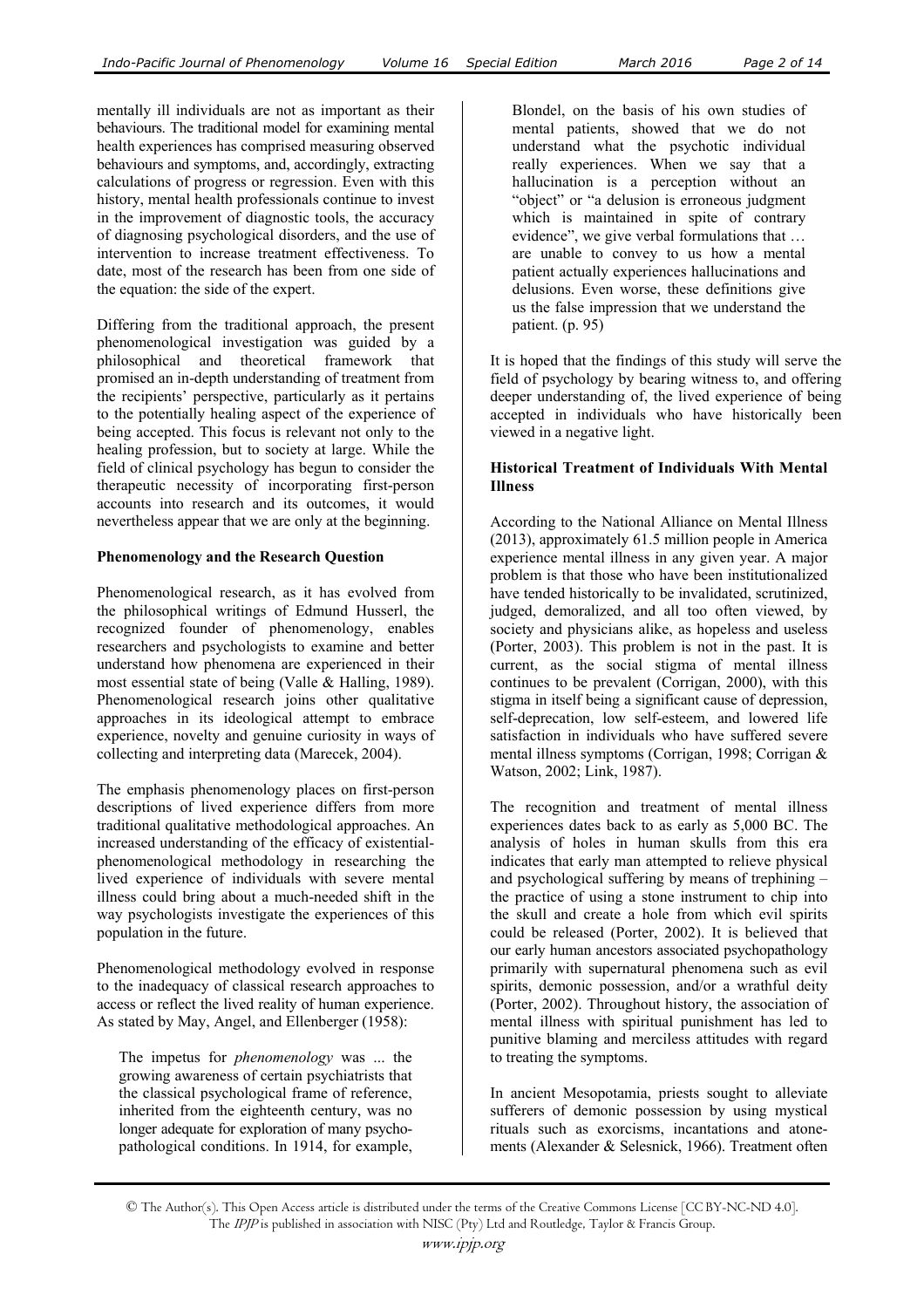concentrated on punishment, judgment, and religious repentance. Religious superstition became socially widespread as a means of protecting oneself or one's family from future spiritual contamination. Priests commonly branded people suffering from mental illness as being punished by God, and, in turn, mainstream society viewed sufferers as God's castaways or souls overtaken by evil. Perhaps these earliest associations have led to the stigma of mental illness that continues to this day.

Some cultures looked upon mental illness experiences not as afflictions, but as unique spiritual capabilities. For example, instead of viewing mental illness as a punishment, Eastern cultures, such as those of India, commonly believed that unusual behaviours or psychotic symptoms such as hallucinations were actually positive connections to gods. Even today, hallucinations are considered by many contemporary African tribes to be evidence of communication with the realm of the spirits, and Hindu culture continues to demonstrate a remarkable tolerance for what is considered to be disturbingly bizarre behaviour in Western societies (Foucault, 1961/2006).

Despite the medical and scientific advancements that would occur over the course of the following 4,000 years, individuals with mental illness and their families living in Europe, and eventually the United States, would continue to face religious, political and social rejection. Throughout the regions of Europe that identified as predominantly Christian, family members were often so ashamed that they concealed sufferers in cellars or animal pens (Porter, 2002). This abandonment of mentally ill people led to a surge in their homelessness and, subsequently, the perception that sufferers were indigent, unlawful, and immoral. Those who were deemed dangerous or unmanageable, whether in family homes or on the streets, were given over to police and thrown in jails or dungeons, sometimes for life (Porter, 2003). The commonplace societal perception of mental illness as an affliction exclusively caused by immoral behaviour or spiritual disobedience would continue to cause widespread rejection of sufferers for centuries to come. In many prevalently Christian fundamentalist communities in the United States, this outlook on mental illness continues to be inculcated to this day (Hood, Hill, & Spilka, 2009).

# **The Asylum**

In naming the system of care that would house and treat the mentally ill, it is worth noting how the word "asylum" came to be applied. The term asylum is synonymous with retreat, refuge, safe haven, and even sanctuary. Yet, asylum practices in the early 18th and 19th centuries retain dreadful reputations to this day. As often referenced in popular culture, asylums are commonly associated with the infamous inhumanities of this era. The horror films that portray asylums as psychologically frightening facilities in the business of detainment, destitution, and medical experimentation, are more accurate than we would like to believe. Over a 100-year span, "asylums run by mad-doctors" (Porter, 2003) were defined by the torments and howling miseries of their residents. Bloodletting, starvation, sleep deprivation, chains and fixed restraints, seclusion, water and temperature shock, near-drowning and near-suffocation tactics, spinning chairs, and hysteria-inducing "therapies" designed to somehow "exhaust" psychosis by using terror were commonly implemented in the name of therapy at various points in history.

### **Pinel's Approach: A Light In the Darkness**

Amidst centuries of dehumanizing and unaccepting attitudes of doctors toward individuals with severe mental illness experiences, one psychiatrist stood above the rest. Phillippe Pinel practised during the Age of Enlightenment, an era characterized by a shift from traditional religious sources of authority toward science and rational thought (Porter, 2002). Pinel was the first psychiatrist to conceptualize individuals with mental illness experiences as equal members of society. In 1794, Pinel orchestrated a complete overhaul of the living conditions at one of the most notoriously inhumane asylums in France, La Bicetre. Originally, Pinel took charge of La Bicetre as a means of testing his hypothesis that mentally ill patients could substantially improve if they were treated not only with respect but also with kindness. He thus unchained patients, made sure they were clean, eradicated the use of abusive treatment techniques, and provided them with sunlit rooms, exercise, and positive attention (Porter, 2002). Deutsch (1949), who provided significant detail on Pinel's humanistically oriented reform of the standard of care for psychiatrically institutionalized individuals, summed up the basic ethic of Pinel's approach as being that "the patients were not to be considered either as subhumans or social pariahs, but as men and brethren" (p. 97).

Pinel developed a programme called moral therapy, which held that rehabilitation could only occur if the patient's living conditions were improved. He believed that a healthy mind and body could not be achieved in subhuman living conditions, therefore making institutional reform essential (Goodwin, 1999). Moral therapy included activities such as exercise and lessons on healthy living and good hygiene, as well as activities individually tailored to each patient's interests, such as reading, writing, or music. Pinel sought to reorient his employees to the humanness of their suffering patients and underscored the absolute necessity of treating patients with respect

<sup>©</sup> The Author(s). This Open Access article is distributed under the terms of the Creative Commons License [CC BY-NC-ND 4.0]. The IPJP is published in association with NISC (Pty) Ltd and Routledge, Taylor & Francis Group.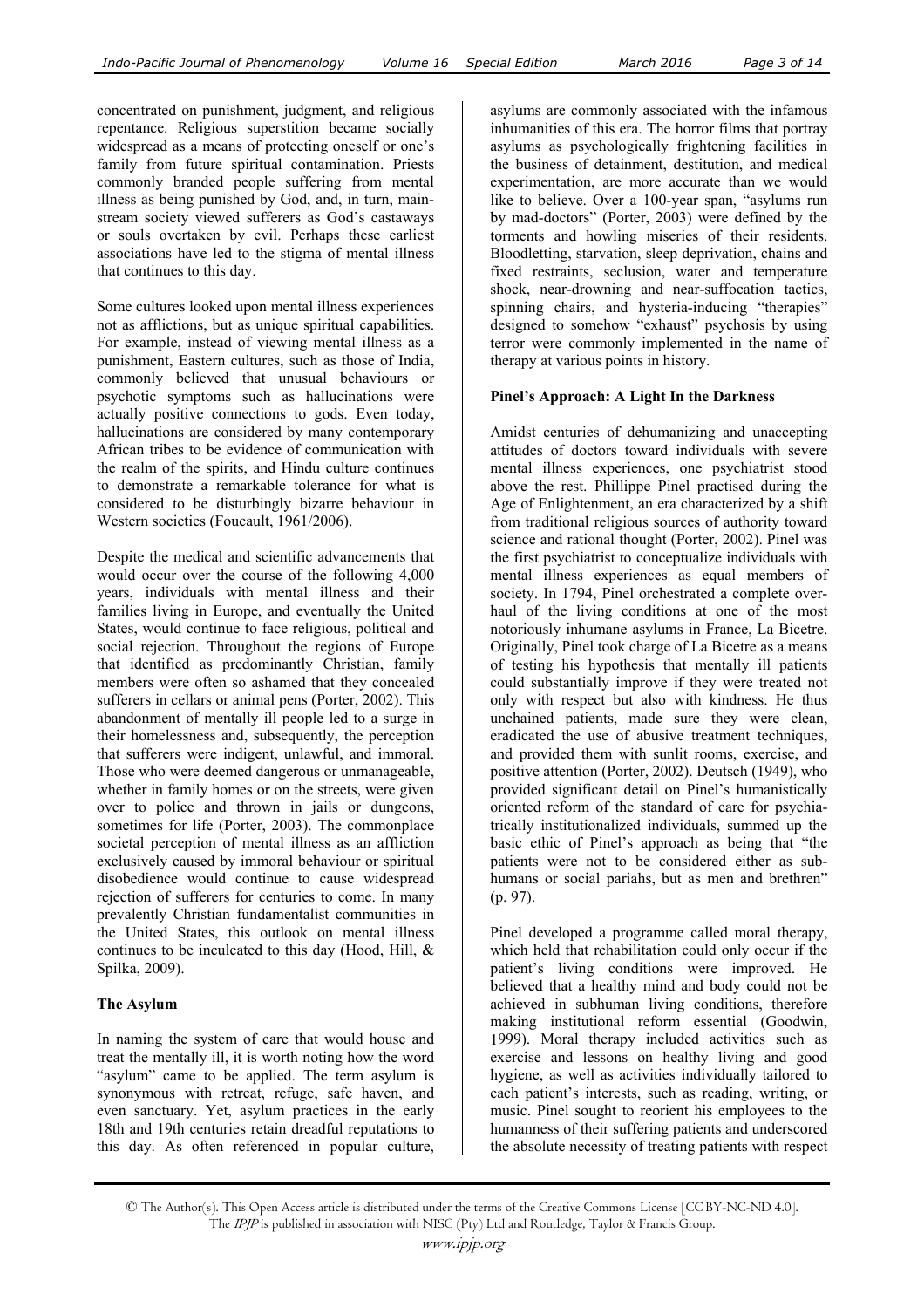and kindness. Regarding the experience of acceptance that may have been a healing aspect of the moral therapy treatment paradigm, Deutsch (1949) wrote, "It meant nothing less than the complete humanizing of the institution in its entirety" (p. 225). Pinel's work on hospital and asylum reform ultimately influenced the shift in treatment modalities in much of Europe and the original American colonies.

In addition to Pinel's radical new implementation of asylum care, his method of data collection – talking to patients about their experiences – was controversial and ahead of its time. It raises questions about how the research itself may have impacted the patients. Pinel's method of assessment was based on gaining direct patient feedback and deriving insights from their reported experiences. For the first time, patients deemed severely mentally ill were met by a physician who sat at their bedside and conversed with them like fellow human beings. One cannot help but wonder what patients felt when they were with a doctor who did not shame them but instead regarded them as suffering individuals worthy of kindness, dignity, and respect.

Treating patients with basic human kindness proved effective in reducing symptoms (Whitaker, 2002). In the first decades of moral treatment, 35–80% of all patients admitted were discharged within one year (Bockoven, 1972). This conclusion was based on physician observations of patient behaviour, and in practice implied a marked reduction in psychotic thoughts and disturbing behaviour. Thomas Kirkbride, a physician whose work was influenced by Pinel, was known for having produced positive treatment outcomes under Pinel's tenure by employing moral therapy methods (Whitaker, 2002). Of the 8,546 patients admitted from the 1840s to the 1880s, 25% were discharged as improved and an incredible 45% were reported cured (Morton, 1973).

The person-centred nature of Pinel's approach was a century ahead of its time, and after it was abandoned by more "hospital-based" therapies in the mid 1850s, this approach was not actively applied again until the publication of Carl Rogers's (1951) seminal *Client-Centred Therapy: Its Current Practice, Implications and Theory*.

# **Institutionalization and the Medical Model**

By the late 19th century, asylums were being transformed into what are now referred to as institutions, these institutions being resurrected from the structures of abandoned, dilapidated hospitals. In adherence to the contemporary medical paradigm for treating severe mental illness, the presence of medical equipment was considered not only necessary but the primary means of enforcing treatment. Instead of employing terror or psychological experimentation to manage psychosis, advancements in industry, science and technology paved the way for radical new modes of intervention. Insulin coma therapy, electroshock therapy, metrazol convulsive therapy, and prefrontal lobotomy surgeries became the new standard of care (Deutsch, 1949; Scull, 1989; Whitaker, 2002).

In 1954, Thorazine (chlorpromazine) was introduced to the United States as a means of managing psychotic symptoms (Whitaker, 2002). This treatment was quickly likened to lobotomy albeit without the permanence of surgery. The advent of psychoactive drugs led to a common misconception that mental illness could be effectively managed with medication alone (Rochefort, 1984). As such, neither group nor individual psychotherapy was prioritized or even viewed as beneficial to institutionalized individuals. This belief is one of the many aspects that eventually led to the deinstitutionalization movement that began in the 1960s (Fuller, 2008).

### **Reintroduction of Psychotherapy**

Freud (1957) in effect decreed that psychiatrically institutionalized individuals diagnosed with severe mental illnesses, primarily schizophrenia, could not benefit from psychotherapy due to their incapacity to form deep attachments with others. This conclusion stood in stark contradiction to the implications of the 30 years of psychotherapy-oriented moral therapy treatments successfully applied by Pinel. Yet, Freud's declaration resonated cogently throughout the field of psychiatry. As a result, psychotherapy for institutionalized individuals with severe mental illnesses became virtually nonexistent by the mid 1950s (Lysaker, Glynn, Wilkniss, & Silverstein, 2010).

Carl Jung, however, believed that it was indeed feasible for individual psychotherapy to be offered to individuals with schizophrenia (Lysaker et al., 2010). Jung maintained that people with schizophrenia were receptive to talk therapy when it was applied by a trained clinician with specialized skills, citing one particular case of a woman patient who had described to him the hopes and disappointments of her life (Lysaker et al., 2010). Well before the recognized formulation of kinder and more humane therapies, Jung believed that symptoms, even bizarre ones, could be linked to the patient's self-concept and life history. In addition, he believed that a primary purpose of therapy involved not only increasing patients' psychological understanding but enabling the redefining of their self-concepts, even in the case of people with severe mental illness (Lysaker et al., 2010).

In the 60-plus years since Jung's initial psychotherapeutic work, studies suggest that psychotherapy-

<sup>©</sup> The Author(s). This Open Access article is distributed under the terms of the Creative Commons License [CC BY-NC-ND 4.0]. The IPJP is published in association with NISC (Pty) Ltd and Routledge, Taylor & Francis Group.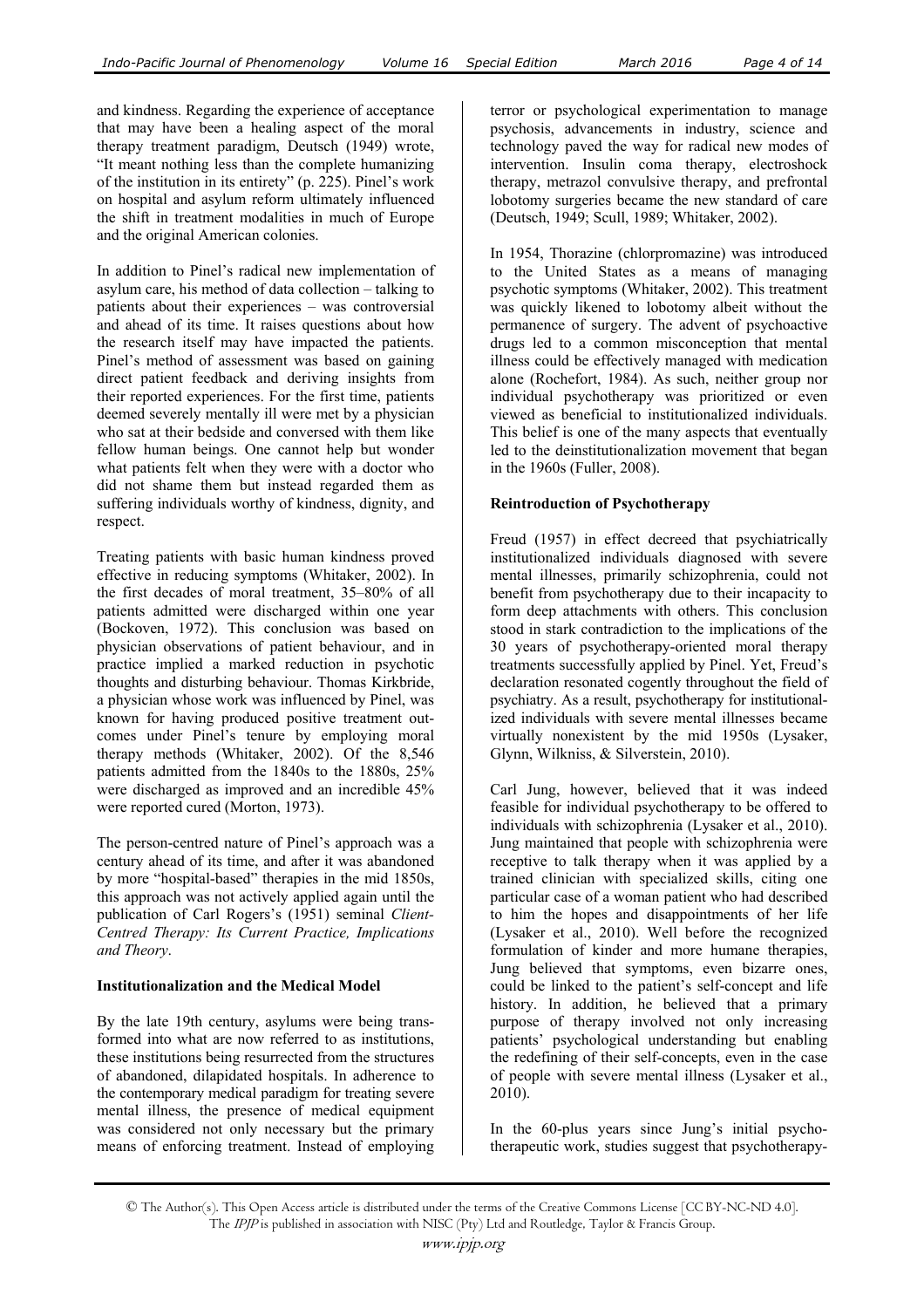based treatments for persons with symptoms of severe mental illness can be efficacious (Bowers, Banquer, & Bloomfield, 1974; Hogarty, Kornblith, Greenwald, & DiBarry, 1995; Josephs & Josephs, 1986). In one study of institutionalized persons with symptoms of schizophrenia, the results indicated that a negative selfevaluation was strongly associated with schizophrenic symptoms such as hallucinations or active psychosis (Barrowclough et al., 2003). A visible correlation between symptoms of schizophrenia and negative self-evaluation indicates to some extent a strong relationship between self-esteem and these symptoms.

Results from research conducted in the late 20th century suggest that, in the case of individuals with severe mental illness experiences, psychotherapy can be efficacious (Calton, Cheetham, D'Silva, & Glazebrook, 2006; Coursey, Keller, & Farrell, 1995; Zahniser & Coursey, 1991). In a first-person accountbased study conducted on a stratified random sample of 212 respondents with severe mental illnesses, Coursey et al. (1995) found that the therapeutic relationship and feelings of empowerment were the primary factors causally related to efficacy, with 72% of their respondents reporting that individual psychotherapy had brought positive changes to their lives. The therapeutic issues of greatest importance to the patients were not related to illness but instead to "human concerns" (p. 283).

### **Humanistic Treatments for Severe Mental Illness**

For institutionalized individuals, the humanistic psychology movement represents a light at the end of the tunnel. According to Watson, Goldman, and Greenberg (2011), the reductionist stances of both psychodynamic and cognitive behavioural approaches at that time fell short with regard to the study and understanding of human experience. In contrast, humanistic and experiential therapies offered a holistic, growth-focused theory of the self. One of humanistic psychology's founders, Abraham Maslow (1962), introduced the notion of self-actualization into the psychotherapeutic process, perceiving personal growth as a dynamic process of "becoming".

The humanistic and existential therapeutic movements illuminated the inner-subjective processes that promote healing (Maslow, 1962), with the self being regarded as an aware, subjective being and self-reflecting agent (Heidegger, 1927/1962; Perls, 1973; Rogers, 1957, 1965). Watson et al. (2011) outlined several fundamental assumptions the humanistic orientation shares that pertain to human functioning:

First, a phenomenological perspective with an emphasis on subjective experiencing; second, a belief in the actualizing or growth tendency; third, a view of the person as an

agent capable of self-awareness, selfdetermination, and choice; and fourth, a style of interpersonal relating that respects and values the other while struggling to fully understand the other's experience. (p. 142)

It is important to note, however, that, in the context of his interest in this new way of conceptualizing therapy and being with clients, Maslow believed that it would not be accessible to people with severe mental illnesses. He wrote:

Although invaluable and a greatly needed corrective to contemporary psychology, such a zeitgeist was not conducive to the study of individuals with severely reduced functioning, such as retardation, geriatrics, or psychosis. (cited in Prouty, 2002, p. 579)

Prouty (2002) reviewed 50 years of research and concluded that the focus of humanistic psychology has traditionally been on higher levels of human functioning such as peak experiences and selfactualization. Contrary to Maslow's view, he argues that treatment modalities could focus on lower levels of functioning and thus be used with individuals with severe mental illness. Proceeding from the belief that people with not only learning disabilities and psychological regression, but chronic schizophrenia, and even dementia, can benefit therapeutically from humanistic therapies, Prouty (2002) makes the case that humanistic psychotherapy techniques could be useful and efficacious for individuals experiencing more than just the "existential distress" frequently associated with higher functioning clientele (p. 579).

Regarding psychotherapy per se, Carl Rogers was a profoundly influential humanistic psychologist who developed and advocated client-centred therapy. Rogers's approach to psychotherapy was guided by a set of core conditions – unconditional positive regard, empathy, and congruence – that he believed would facilitate the client's self-actualizing tendencies, and emphasized the essential importance of the therapist's presence conveying the complete and unconditional acceptance of who the client is (Watson et al., 2011). Rogers (1957) defined unconditional positive regard as "a warm *acceptance* of each aspect of the client's experience" (p. 98), empathy as "sensing the client's private world as if it were your own" (p. 99), and congruence as "the therapist [being] freely and deeply himself, with his actual experience being represented by his awareness of himself" (p. 97).

Rogers's continued emphasis throughout the course of his career on the experience of acceptance had a powerful impact on the emerging field of psychology as much as on the individuals receiving psychotherapy.

<sup>©</sup> The Author(s). This Open Access article is distributed under the terms of the Creative Commons License [CC BY-NC-ND 4.0]. The IPJP is published in association with NISC (Pty) Ltd and Routledge, Taylor & Francis Group.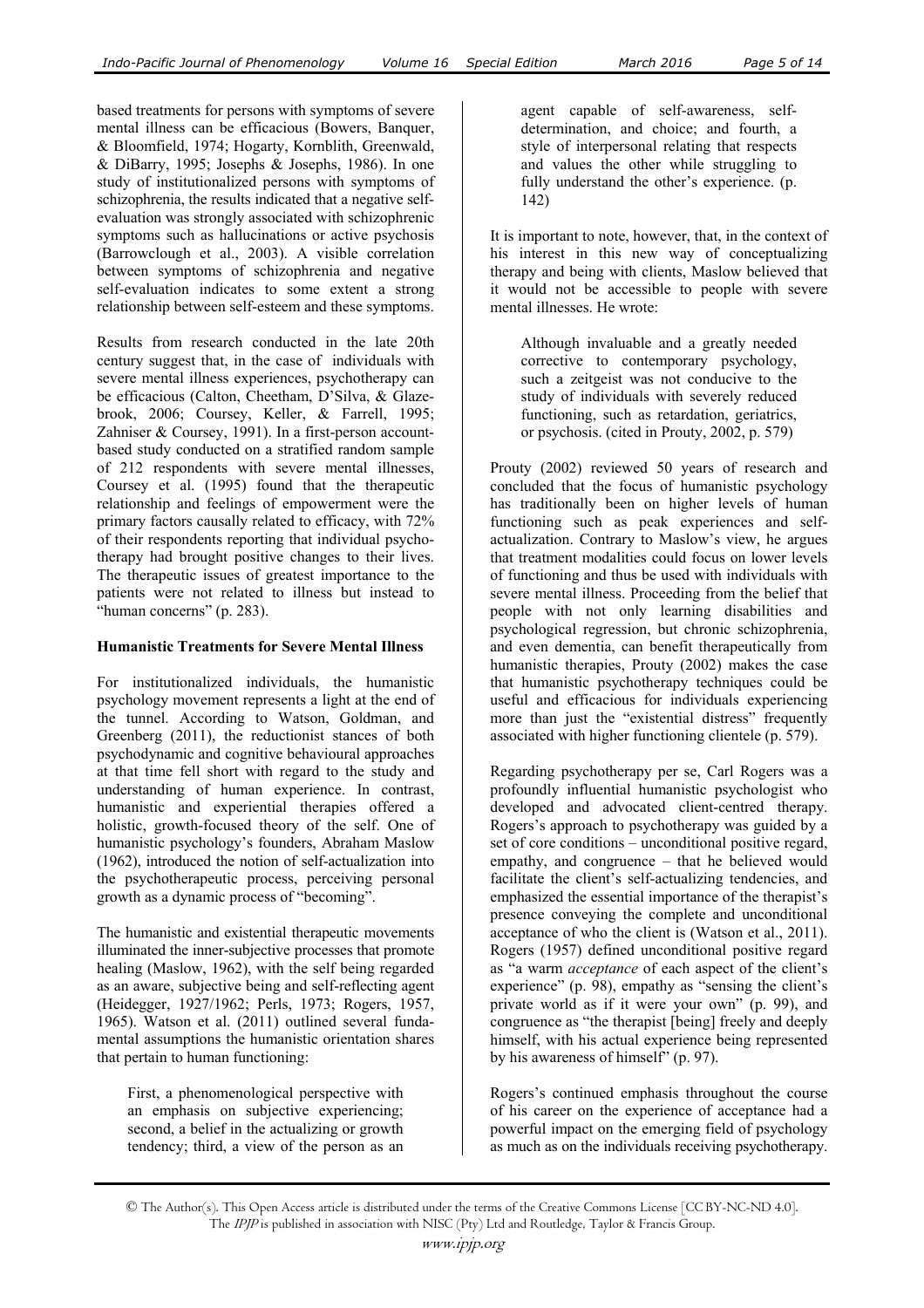Researchers in the 21st century have examined the effects of acceptance in the therapeutic relationship, viewing it as an essential ingredient for positive change. Unconditional acceptance is now recognized as providing the optimal conditions for activating a client's capacity for growth (Barrett-Lennard, 2002; Bohart & Tallman, 2010; Bozarth, 2001; Freire, 2001). According to Watson et al. (2011),

In this manner, the nondirective clientcentred therapist provides a unique environment in which individuals are maximally free to reflect on themselves and pursue their own trajectory of growth and self-healing. These therapists (Bohart & Tallman, 2010; Bozarth 2001; Schmid, 2003) de-emphasize technique in favour of the quality of relationship between clients and therapists and a belief in the clients' actualizing tendency. (p. 154)

A central question, however, remains: Has this theory impacted individuals who have undergone psychiatric institutionalization? In 1957, Rogers embarked on an extensive research project on the effectiveness of person-centred therapy with hospitalized patients diagnosed with schizophrenia (Kirschenbaum, 2007). The findings of this 10-year study indicated support for the relationship between positive outcome and therapist congruence and empathy. In addition, these findings suggested that the absence of the two conditions, therapist congruence and empathy with the client, was related to relapse (Watson et al., 2011). Rogers's efficacious application of person-centred therapy with individuals experiencing severe mental illness symptoms has aligned with my own work as a clinician and was an impetus for the present research.

### **Research Methodology**

Utilising an existential-phenomenological research method reflects my intention to efficaciously capture the essence of the experience being researched (Giorgi, 1989; Giorgi & Giorgi, 2004). Researchers have noted the empowering and validating personal experience that can arise in those who have been asked about their experience first-hand. In addition to illuminating the experience of being accepted of individuals who have undergone psychiatric institutionalization, it was my hope that participating in this research would provide the co-participants with a supportive experience in which they would feel heard.

Nine co-participants were asked to "Please describe, in as much detail as possible, a time when you felt the experience of being accepted." Their written accounts were carefully read, sifted into meaning units, and these synthesised into essential constituents. The results represent the thematic accounts that were gleaned by means of this methodological approach.

#### **Results**

The findings of this investigation revealed that the experience of being accepted in individuals who have undergone psychiatric institutionalization consists of seven essential constituents:

- feeling joy
- feeling valued
- feeling understood
- feeling loved
- feeling belongingness
- being respected
- being unacceptable

These seven constituents and the ways in which they interrelate serve to inform clinicians and researchers regarding the ways in which individuals who have previously undergone psychiatric institutionalization experience themselves in the world.

As a psychotherapist, I have worked with numerous individuals who have undergone psychiatric institutionalization, which not only stirred my interest in their experience but also coloured my perspective on the experience being researched. It was therefore necessary, in analyzing the descriptive data in this study, to acknowledge my pre-existing biases and expectations with regard to the experience and then to bracket my preconceived notions by holding them in my awareness throughout the course of the analysis.

The first six of the seven constituents reflected positive dimensions of the experience, while the last constituent, "being unacceptable", seemed to stand alone as a more negative aspect. However, upon deeper reflection, I came to realize that possibly being unacceptable acts as a reference point that the other experiences and feelings can be measured against. It is, perhaps, the moments of feeling unacceptable in one's life that enable one to fully experience, even cherish, the moments of being accepted. Feeling unacceptable is also important when examining the internalized self-rejection that is often an active and damaging force working within individuals with symptoms of severe mental illness.

The literature paints a powerful portrait of scenes that have taken place for centuries in the lives of people with symptoms of severe mental illness. A seemingly ever-present message of "you need to change" exists in their lives, a message that can be felt in the subtext of every patient-doctor relationship where "changing" is the focus of treatment. Whether it is relieving psychological symptoms, which is to many the most important aspect of moving toward health and happiness, or shifting and guiding behaviours, change remains the central focus of the therapy (e.g., "How can we change you?" or "How can we help you

<sup>©</sup> The Author(s). This Open Access article is distributed under the terms of the Creative Commons License [CC BY-NC-ND 4.0]. The IPJP is published in association with NISC (Pty) Ltd and Routledge, Taylor & Francis Group.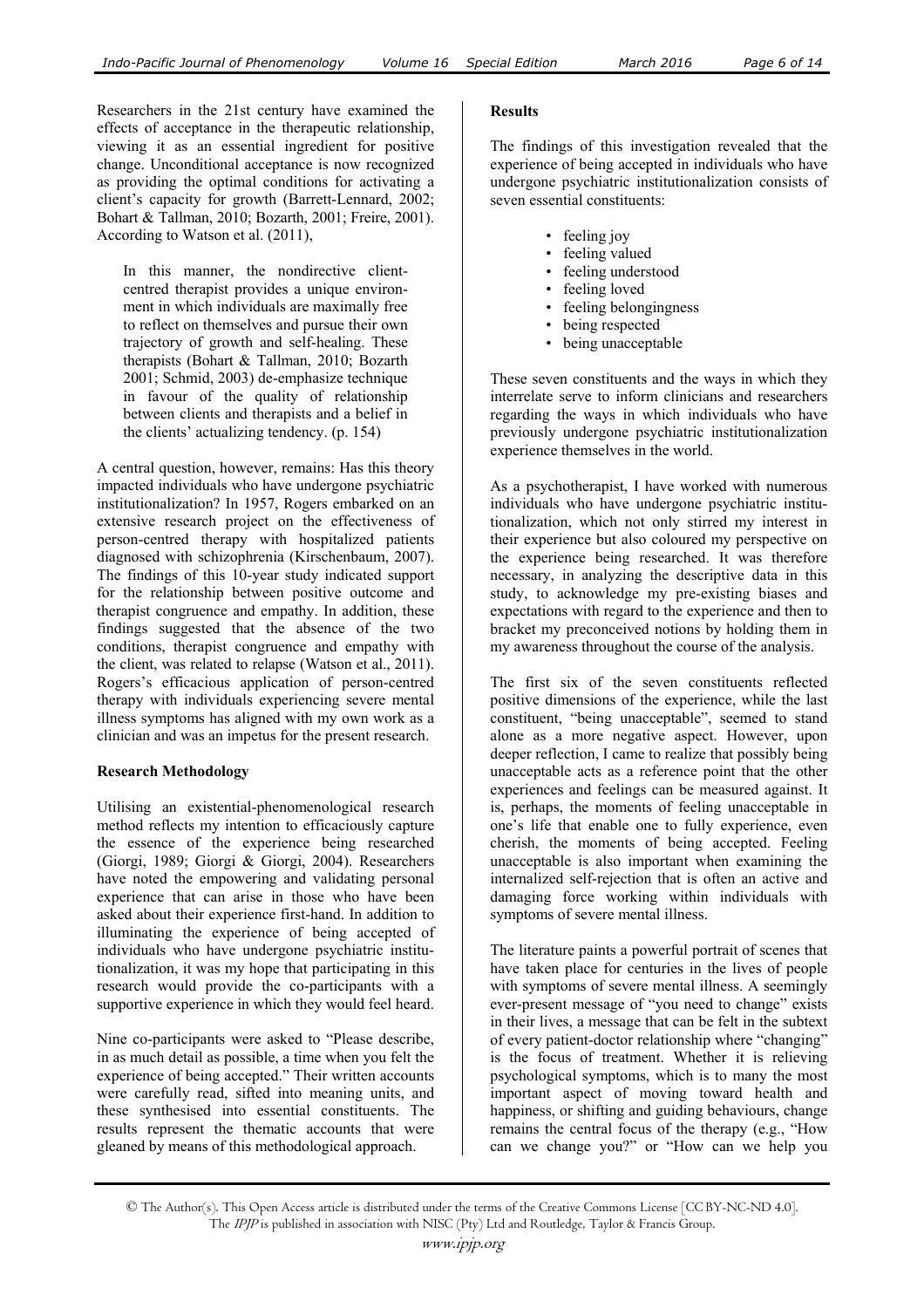change who you are?"). A common thread in familial and societal messages is, "You are not okay being who you are", a message that also often underlies the psychotherapeutic setting and process. Following is a description of each of the constituents.

### **Feeling Joy**

As a psychotherapist, considering the experience of being accepted in the context of *feeling joy* increases my curiosity and excitement regarding its healing properties. For many, especially those who have little or no support system, or who have been abandoned by their loved ones, the experience of feeling joy seems unattainable.

### **Feeling Valued**

The experience of *feeling valued* seemed to act as an antidote to the painful experience of worthlessness that most often accompanies stigma and self-stigma (Corrigan, 2000). Examples of statements reflecting this constituent were: "*In my life, before my mental illness took over, I was highly regarded*", "*Just knowing that maybe I couldn't excel in something, but I was still valued*", and "*I was accepted and allowed to put my best foot forward and that was enough, and I flourished*". A stigmatized individual has been referred to in the literature as the "bearer of a 'mark' that defines him or her as deviant, flawed, limited, spoiled, or generally undesirable" (Jones et al., 1984, p. 6). To be valued in a relationship that offers genuine acceptance is worthy of clinical attention.

# **Feeling Understood**

Van den Berg (1972) recognized the conflict between the perceived reality of people without symptoms of mental illness and that of a person experiencing delusions or hallucinations. According to van den Berg, a patient with schizophrenia is not necessarily out of touch with reality, but is instead someone with a radically different perspective on reality who is misunderstood by others. Link, Cullen, Struening, Shrout, and Dohrenwend (1989) demonstrated that, consistent with the experience of stigma, persons with mental illness believe that most people will reject them, and that patients who self-stigmatize the most have less social support from individuals outside of their immediate household. Feeling understood is thus antithetical to feeling stigmatized.

Adrian van Kaam (1959) is well known for his phenomenological study of the experience of "really feeling understood". In his study, 365 students were asked to provide a written description of an experience of really feeling understood by someone. Through his analysis of these accounts, van Kaam identified nine essential constituents of really feeling understood by someone: (a) perceiving signs of understanding from the person, (b) perceiving that the other person co-experiences what things mean to the

subject, (c) perceiving that the person accepts the subject, (d) feeling satisfaction, (e) feeling initially relief, (f) feeling initially relief from experiential loneliness, (g) feeling safe in the relationship with the person understanding, (h) feeling safe experiential communion with the person understanding, and (i) feeling safe experiential communion with that which the person understanding is perceived to represent. The fact that the present findings revealed *feeling understood* to be a constituent of the experience of being accepted suggests a deeply shared mutuality between these two experiences.

### **Feeling Loved**

In analyzing the descriptive data, it became clear that feeling loved and feeling joy were in fact separate constituents. Upon further bracketing and reflection, it struck me that the experience of feeling loved and the experience of joy were distinctly different. Baumann (2000) found that the experience of *feeling loved* is linked to feeling trust and hope. From coparticipants' statements such as "*They met me right where I'm at and love me for all of my flaws; that is the experience of being accepted*" and "*They love me for everything, guts and all*", I came to understand that feeling loved and being accepted are inseparable.

### **Feeling Belongingness**

As Rogers (1957) illustrated in his emphasizing of the therapeutic importance of unconditional positive regard, accepting others implies their being welcomed – *feeling that one belongs* is thus an essential aspect of the experience of being accepted. Brockington, Hall, Levings, and Murphy (1993) and Taylor and Dear (1980) point out how individuals with severe mental illness are very often feared and excluded from most communities. Co-participants described the way in which the experience of acceptance combats this stigmatizing consequence. Examples of their statements include "*The people were so warm, they really sucked me up, and I felt accepted*", "*I was family*", and "*I felt embraced, I was just embraced*".

Laing (1967) discovered an interpersonal aetiology in his research on the families of schizophrenic patients. Rather than seeing schizophrenic behaviour as a defensive escape from hurtful relationships, Laing saw it as a creative adaptation to an otherwise unliveable situation. According to Josephs and Josephs (1986),

Laing believed that schizophrenics, by not adjusting to societal norms, have the freedom to enter the "other world" ... where perhaps they would experience an "existential rebirth" … if others encouraged and sanctioned such an experience rather than labelling it pathological. (p. 108)

Laing's perspective is an empowering one. However,

<sup>©</sup> The Author(s). This Open Access article is distributed under the terms of the Creative Commons License [CC BY-NC-ND 4.0]. The IPJP is published in association with NISC (Pty) Ltd and Routledge, Taylor & Francis Group.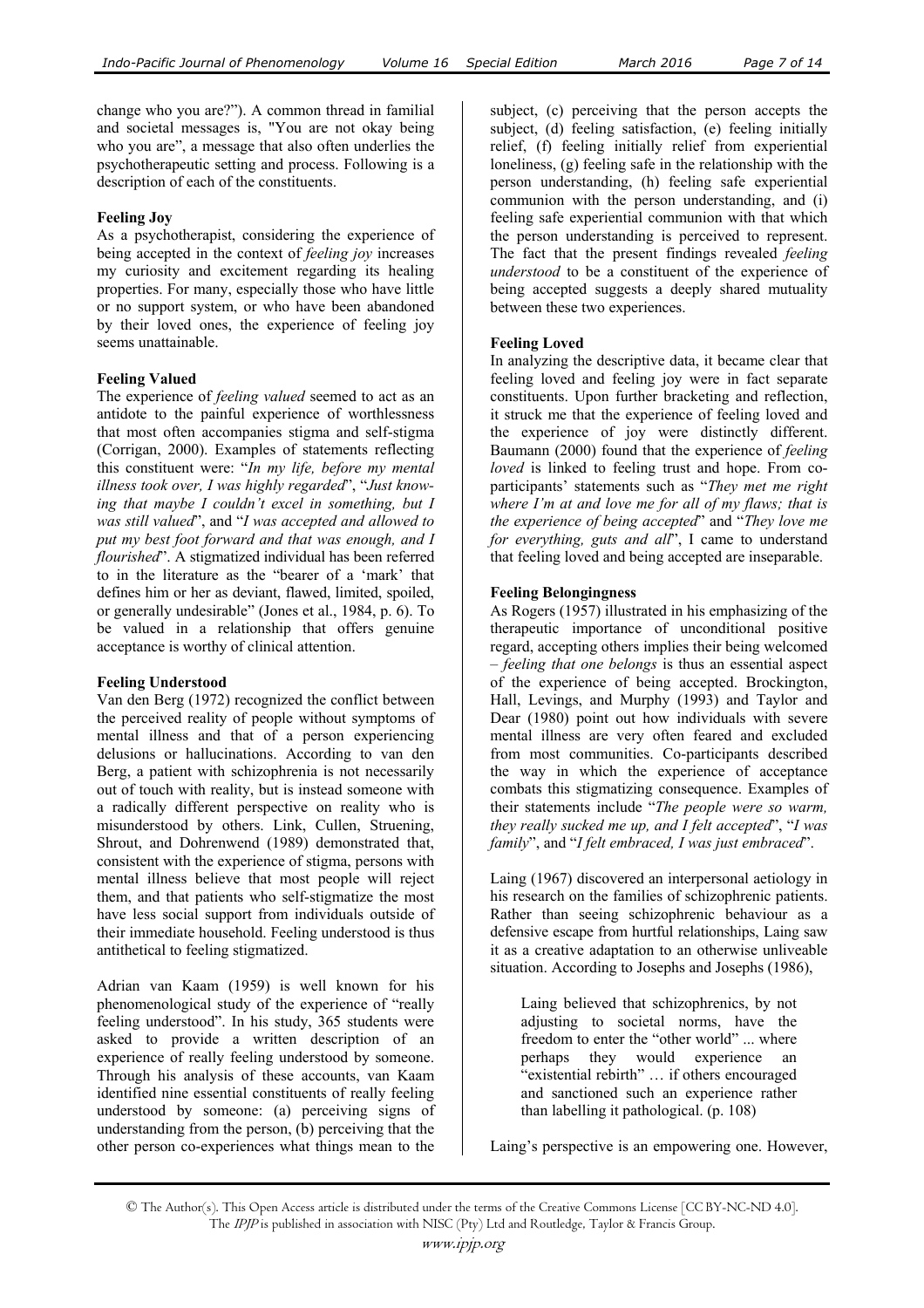when a support system is rejecting or nonexistent, the experience of feeling belongingness is difficult to attain. The results of the current study suggest that this experience is directly related to the experience of being accepted, an experience that may begin with the patients themselves. In light of this understanding, I began to ask how patients label themselves? Do they see themselves as someone who is a castaway, an outsider, and/or someone who doesn't belong? If this has been their life experience, in what ways can they have a different experience of themselves in the world? Laing's (1967) ideas regarding what he called "existential rebirth" are worth considering in this context.

In reflecting on the ways in which my way of being with my therapy clients affects how we experience one another in the therapeutic setting, I considered a dynamic wherein neither party need sacrifice his or her personal vision but, instead, both perspectives are expanded. In this container, I can envision a new reality that is co-created by my clients and myself. Winnicott (1971) placed this process under the rubric of "transitional phenomena" (p. 1). According to Josephs and Josephs (1986), "Winnicott viewed psychotherapy as two people playing together, mutually creating a novel symbolic reality that transforms the world in which each lives" (p. 109). In this way, one can see the implications that the experience of being accepted might have on the therapeutic relationship, on relationships outside of therapy, and, ultimately, on a patient's or client's life.

### **Being Respected**

The co-participants' reports equate the experience of being accepted with the experience of being regarded as equal to other human beings, and as such thus *being respected* as an equal. According to Josephs and Josephs (1986), the self-concept of individuals with severe mental illness often involves seeing oneself as a "failure at being anything that one could respect as worth being" (p. 185). The desire to be respected appears to be gratified to some significant degree in the experience of being accepted.

# **Being Unacceptable**

As previously stated, without this experience to serve as a reference point, the others may not have been recognized as such, or as meaningful. Individuals who have schizophrenia often internalize the stigma they have experienced from the world around them, which can result in feelings of hopelessness and diminished self-worth (Yanos, Roe, & Lysaker, 2008). It may begin as *being unacceptable* to others, but often becomes a matter of also being unacceptable to themselves.

Loneliness and hopelessness arise when one's happiness is tangled up in the stigma of being labelled as mentally ill. The rejection by society, family, and loved ones because one behaves differently or fails to be something different is deeply felt. As one coparticipant said, "*No matter how hard I tried to do what they expected from me, I could never do it, my brain couldn't do it*." This statement embodies the defeat that I have often heard described in therapy by these individuals – the ongoing experience that it is difficult, if not impossible, to be the way one's family so badly desires him or her to be.

Even accepting the possibility that "*I will always be this way*" and that "*This is a part of who I am*" can be painful for many sufferers of ailments, perhaps because it can feel like giving up all hope. The experience of being asked (or expected) to change, whether it be by physicians or family, can affect the way patients perceive themselves. The essence of acceptance implies some level of "being okay" with something or someone. It is my understanding of this group's essential constituent that the absence of being accepted is not only experienced through the social construct of relationships, but is also experienced throughout the relationship an individual has with him- or herself.

Perceiving themselves through the lens of stigma often leads to self-stigma, which inevitably results in both low self-esteem and low self-efficacy (Corrigan & Calabrese, 2005). Link, Struening, Neese-Todd, Asmussen, and Phelan (2001) regard self-stigma as internalized public stigma, their model addressing the losses in self-esteem and self-efficacy. According to this model, people develop views of mental illness early on from family lore, personal experience, peer relations, and the media's portrayal of mental illness. Based on these mostly negative preconceptions, a public stigma develops that is characterized by the rejection and devaluation of those with mental illness (Corrigan & Calabrese, 2005).

Another aspect of this constituent involves selfesteem. Often operationalized as ratings of personal worth (Corrigan, Faber, Rashid, & Leary, 1999), researchers have regarded self-esteem as comprising multiple factors including self-deprecation and selfconfidence (Owens, 1994) and self-competence and self-liking (Tafarodi & Swann, 2001). In examining self-stigma, Corrigan and Calabrese (2005) have also addressed self-efficacy, defined as the expectation that one can successfully cope with life demands so that individual goals are achieved (Bandura, 1977, 1989). As such, self-efficacy is a cognitive appraisal of past experiences leading to future outcomes. According to research on the impact of self-stigma (Corrigan & Calabrese, 2005), individuals who do not believe they will be efficacious in pursuing specific goals are likely to avoid situations where achievement of these goals is predominant.

<sup>©</sup> The Author(s). This Open Access article is distributed under the terms of the Creative Commons License [CC BY-NC-ND 4.0]. The IPJP is published in association with NISC (Pty) Ltd and Routledge, Taylor & Francis Group.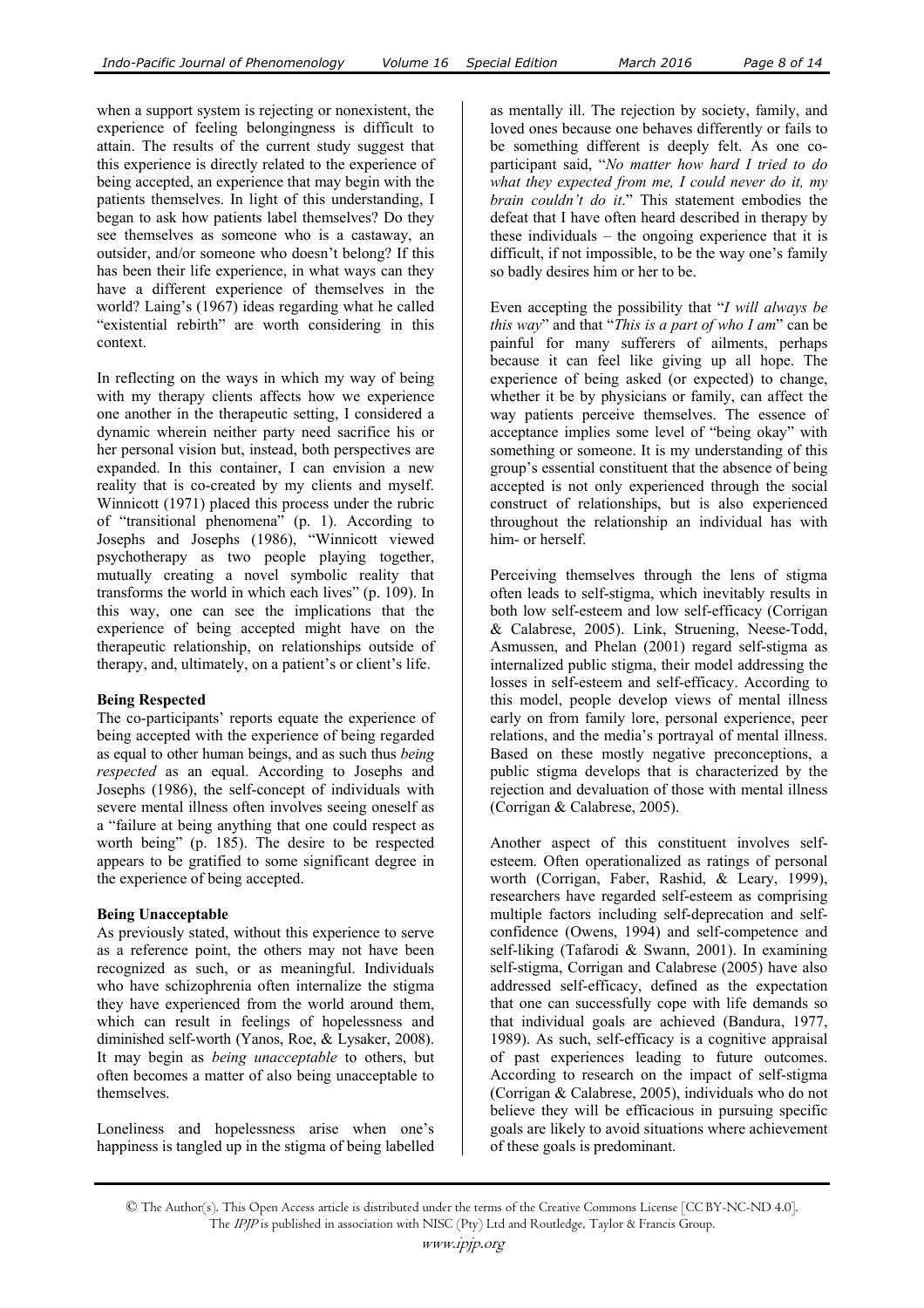### **Personal Reflections**

The experience of acceptance, and the way I have felt it prereflectively towards my own psychotherapy clients who have experienced psychiatric institutionalization, inspired me to begin this study. When working with these clients therapeutically, the experience of being accepted impacts both of us, seeming ever-present in the room. In employing the process of bracketing during the analysis of the written protocols, I came to recognize that I am biased *in favour* of individuals experiencing severe mental illnesses, and negative towards the societal norms. Not only can the assumptions underlying such biases be inaccurate, but they can also be unhelpful when left unacknowledged. Holding my assumptions in awareness throughout this process has helped me recognize how much my preconceptions impact my own life-world experience.

I especially identified with the experiences of feeling belongingness and feeling understood. Written statements that ended up being integral to these two constituents, and particularly because they were so much a part of my own experience, required more effort regarding the bracketing and rebracketing processes as I attempted to clearly delineate the meaning of each co-participant. Being a part of this research has expanded and shifted who I am, and not only as a clinician who strives to best serve and understand her clients.

### **Clinical Implications**

This study was designed not only to deepen our understanding of the experience being researched, but also to offer the co-participants an opportunity to be a part of something potentially meaningful that they could help create. From this, it was my hope that clinicians would in turn become more receptive and sensitive to the lived experiences of individuals who have undergone psychiatric institutionalization. The results of this study are intended to be understood through a comprehensive lens that could apply to individuals who have had (and/or continue to have) severe mental illnesses.

The seven key constituents that emerged represent an extensive range of positive feelings, thoughts, and states of being that are implicit in the experience of being accepted. These findings speak to the range of clinical issues and attendant treatment modalities that are apparently relevant to the experience of being accepted, offering positive and life-enhancing psychotherapeutic outcomes for individuals who experience the multifold and varying effects of mental illness. In addition, the client-clinician relationship, as a pivotal therapeutic alliance that implicitly incorporates the experience of being accepted, would seem worthy of clinical consideration.

Exploring the ways in which the experience of being accepted is enacted in the client-therapist relationship is a starting point for bringing this experience into the therapeutic milieu as a tool. A therapist's application of being accepted as a therapeutic medium for people who have undergone psychiatric institutionalization can be likened to Rogers's (1957) use of unconditional positive regard as a therapeutic technique.

The present findings suggest that acceptance both inside and outside of therapy may be therapeutic to those who have experienced symptoms of mental illness, stigma related to mental illness, or both. By becoming aware of the particular need for acceptance in those individuals, clinicians will be more likely to create an atmosphere in which clients will genuinely feel accepted, mental health practitioners being in a special position to listen, validate, and bear witness to a client's experience.

It is also important to think about the therapist's role in fostering this experience in clients. Rogers (1957) explored how the clinician's presence, attitudes, and treatment modality can contribute to the experience of being accepted in individuals who have been psychiatrically institutionalized. A clinician's treatment modality can affect the experience of being accepted simply through the kinds of questions asked and attitude presented. Whether or not it is a therapist's intention, these attitudes are felt by clients and can impact the experience of being accepted in the here and now in the client-therapist relationship.

Phenomenological research prioritizes an individual's lived experiences. Again, this focus is the strength of this method and allows for individual experiences to be generalized so that others who have encountered a similar situation might gain a deeper understanding of their own lived experience. For individuals with severe mental illness, telling their story in a safe therapeutic setting can facilitate their healing process (Deegan, 1993). Being asked about the experience of being accepted can create a forum where an individual can share his or her experiences as a person with a serious mental illness. Instead of focusing on the illness, the focus is on the person as an individual who faces the challenges of everyday life (Deegan, 1993; Onken, Craig, Ridgway, Ralph, & Cook, 2007).

### **Future Research**

More studies utilizing an existential-phenomenological methodology to investigate the lived reality of this particular population could dramatically increase the understanding of mental illness experiences as well as provide a therapeutic medium for co-participants. This study generated seven essential constituents of the experience investigated that warrant further examination. Suggestions for future research follow.

© The Author(s). This Open Access article is distributed under the terms of the Creative Commons License [CC BY-NC-ND 4.0]. The IPJP is published in association with NISC (Pty) Ltd and Routledge, Taylor & Francis Group.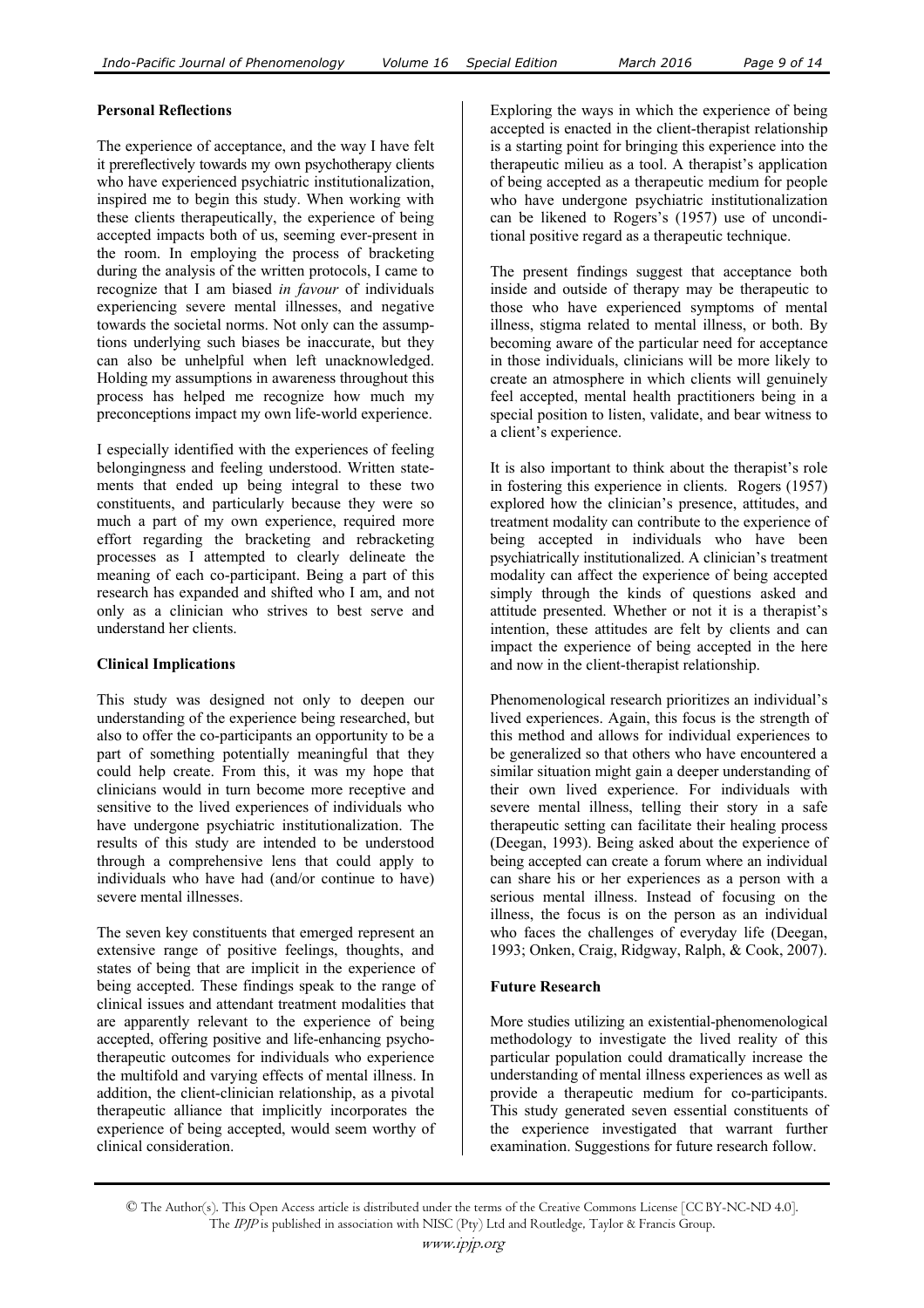The experiences of *feeling joy* and *feeling loved* have been minimally researched in relation to individuals who have undergone psychiatric institutionalization. What has caused this deficit in the research area may be related to the continued presence of stigma, which is not limited to the stigma perpetuated by societal misconceptions and the media; it can also be present among clinicians and researchers (Corrigan, 2007). Research suggests that, when compared with nonprofessionals and laypersons, professionals often rank higher in stigmatizing among those who work directly with individuals who have been diagnosed with a mental illness (Corrigan, 2007). This may be related to the diagnoses and categorizations that are taught in graduate-level psychopathology classes, or it may be related to experiences had by professionals with people in this population.

The experience of *being understood* has also been minimally researched. Other than van Kaam's (1959) study, which was conducted over 50 years ago and focused on high school seniors and college students, no study has specifically examined this experience, let alone its relation to the life-world experience of persons who have undergone psychiatric institutionalization. Research is especially needed on individuals who experience stigmatization, who have internalized stigma, and even clients who have previously been viewed as too low functioning to participate.

More specifically, I encourage future researchers to include individuals with mental illnesses who may also have learning disabilities, physical disabilities, cognitive impairments, and even severe symptoms of mental illness such as psychosis. Even though several co-participants had been diagnosed with psychotic disorders, they were able to contribute to this research in a meaningful way – to the extent that the results of this study would not have been possible without their contribution. The present findings demonstrate that the experience of being accepted is not exclusive to high-functioning individuals.

While the experiences of *feeling valued*, *being respected*, and *feeling belongingness* are inherently different, they all speak to an essential essence of the experience of being accepted, in that they are all related to a sense of equality. The presence of a sense of equality, which included a desire for it, emerged as an essential part of all three of these constituents. In essence, the experience of living with a mental health diagnosis would appear to be implicitly related to the experience of feeling unequal. Although this is an inference made from this data, further research is needed on the relationship between the experience of being mentally ill and the desire to feel as if one is being regarded as an equal/treated with equality.

Of the seven constituents, the experience of *being unacceptable* has been the most researched to date, primarily in the research conducted on the stigmatization of mental illness (Corrigan 1998; Corrigan, 2000; Corrigan & Calabrese, 2005; Corrigan & Watson, 2002). It is noteworthy that, even in the light of being asked specifically to describe the experience of *being accepted*, the co-participants invariably also addressed the experience of *being unacceptable* in their descriptions.

### **Conclusion**

When I originally set out to take part in a project that focused on experiences had by individuals who have undergone psychiatric institutionalization, I did not originally choose to investigate the experience of being accepted. Instead, my original choice was the experience of being heard. This shifted for me over the course of an organically unfolding process, until I was led to this resounding experience. I use the word "resounding" because, since I began this study, I have not gone through a day without thinking about it. As a psychotherapist who understands that she is just as valuable as any other person, I find myself drawn to awakening that belief in my clients.

### **Referencing Format**

Winn, J. S. (2016). An existential-phenomenological investigation of the experience of being accepted in individuals who have undergone psychiatric institutionalization. *Indo-Pacific Journal of Phenomenology*, *16* (Special Edition: *Contemporary Phenomenological Research on Key Psychotherapeutic Issues*), 14 pp. doi: 10.1080/2079 7222.2016.1164992

© The Author(s). This Open Access article is distributed under the terms of the Creative Commons License [CC BY-NC-ND 4.0]. The IPJP is published in association with NISC (Pty) Ltd and Routledge, Taylor & Francis Group.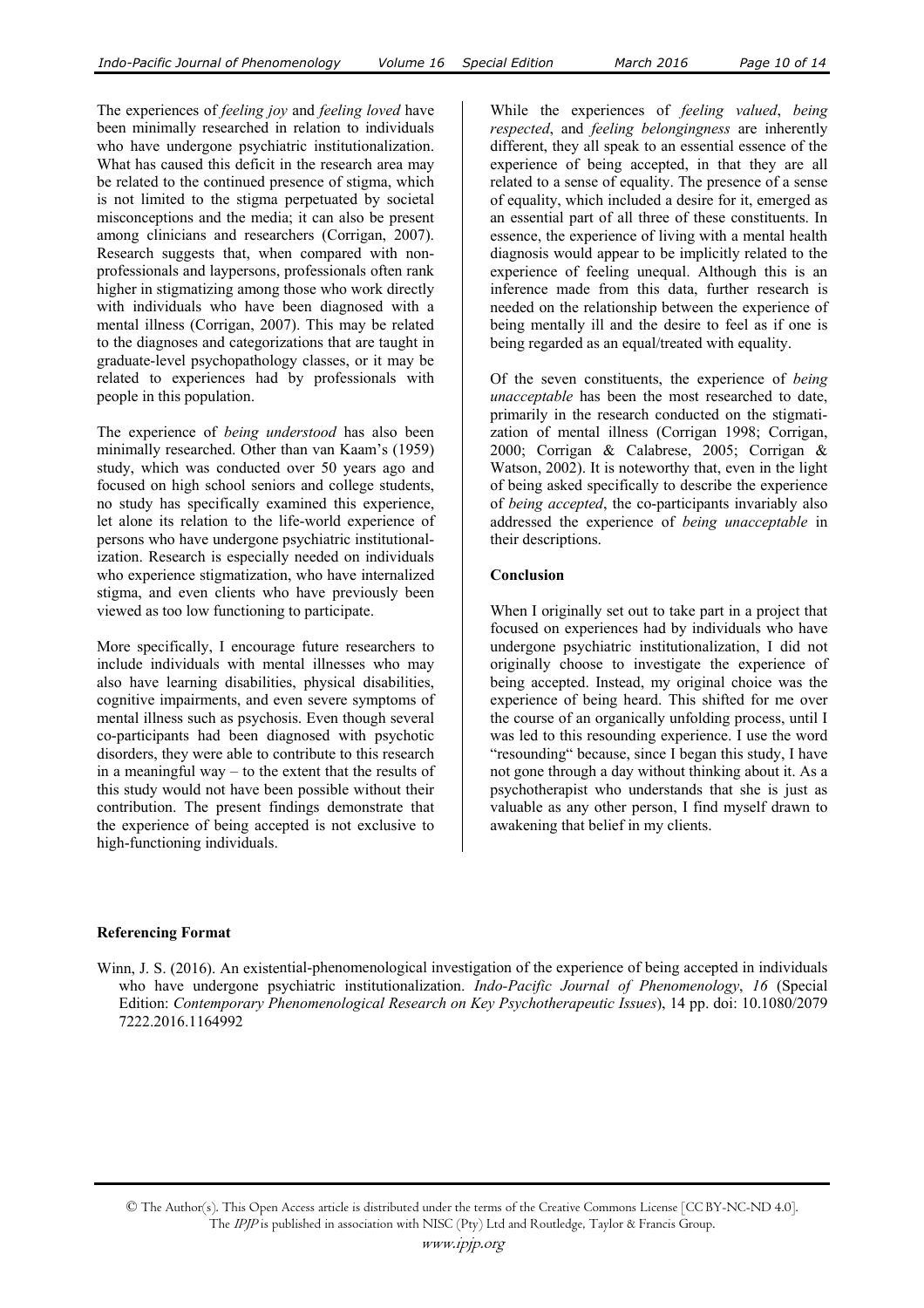#### **About the Author**

 *Jessica S. Winn American School of Professional Psychology Argosy University, San Francisco Bay Area*  E-mail address: jessicawinnpsyd@gmail.com



Dr Jessica S. Winn, LMFT, PsyD, received her master's and doctoral degrees in Clinical Psychology from the American School of Professional Psychology at Argosy University, San Francisco. She completed her post-doctoral residency in Concord, California, at the Hume Centre's Partial Hospitalization Programme, a community mental health non-profit organization. Here she served patients with severe and persistent mental illness experiences by providing individual, group, family, couple, and milieu therapy.

Dr Winn's breadth of clinical experience spans the course of 14 years, including therapeutic work at group homes with adjudicated youth, in a retirement and respite home, at a drug and alcohol residential treatment facility, homebased services with mothers and families with cognitive and/or physical disabilities, and behaviour modification treatment programmes for children and teens. Dr Winn has come to value humanistically and experientially-oriented therapeutic treatment paradigms for co-creating the emotionally corrective experience needed to break dysfunctional patterns that impair quality of life.

Dr Winn is currently employed as a licensed Mental Health Clinical Specialist for the Behavioural Health Services Department for Contra Costa County, California. She enjoys outdoor and community-based activities in California's East Bay with her spouse and their collective five children, ranging in age from four to seven. Dr Winn values hard work along with the physical act of playing – including climbing, planting, surfing, and digging her roots deep with her children in the community where she resides – and is dedicated to the daily practice of the ever-awakening processes towards gratitude, mindfulness, heartfelt service, and the spiritual practice of simple kindness in both her professional and her personal life.

#### **References**

- Alexander, F. G., & Selesnick, S. T. (1966). *The history of psychiatry: An evaluation of psychiatric thought and practice from prehistoric times to the present.* New York, NY: Harper & Row.
- Bandura, A. (1977). Self-efficacy: Toward a unifying theory of behavioural change. *Psychological Review*, *84*(2), 191–215. doi: 10.1016/0146-6402(78)90002-4
- Bandura, A. (1989). Human agency in social cognitive theory. *American Psychologist*, *44*(9), 1175–1184. doi: 10.1037/0003-066X.44.9.1175
- Barrett-Lennard, G. (2002). Perceptual variables of the helping relationship: A measuring system and its fruits. In G. Wyatt & P. Sanders (Eds.), *Rogers' therapeutic conditions: Evolution, theory and practice. Vol. 4: Contact and perception* (pp. 25–50). Ross-on-Wye, UK: PCCS Books.
- Barrowclough, C., Tarrier, N., Humphreys, L., Ward, J., Gregg, L., & Andrews, B. (2003). Self-esteem in schizophrenia: Relationships between self-evaluation, family attitudes, and symptomatology. *Journal of Abnormal Psychology*, *112*(1), 92–99. doi: 10.1037/0021-843X.117.1.143
- Baumann, S. L. (2000). The lived experience of feeling loved: A study of mothers in a parolee program. *Nursing Science Quarterly*, *13*(4), 332–338. doi: 10.1177/08943180022107889
- Bockoven, J. S. (1972). *Moral treatment in community mental health.* New York, NY: Springer.
- Bohart, A. C., & Tallman, K. (2010). Clients as active self-healers: Implications for the person-centred approach. In M. Cooper, J. C. Watson, & D. Hölldampf (Eds.), *Person-centred and experiential therapies work: A review of the research on counselling, psychotherapy, and related practices* (pp. 91–131). Ross-on-Wye, UK: PCCS Books.

<sup>©</sup> The Author(s). This Open Access article is distributed under the terms of the Creative Commons License [CC BY-NC-ND 4.0]. The IPJP is published in association with NISC (Pty) Ltd and Routledge, Taylor & Francis Group.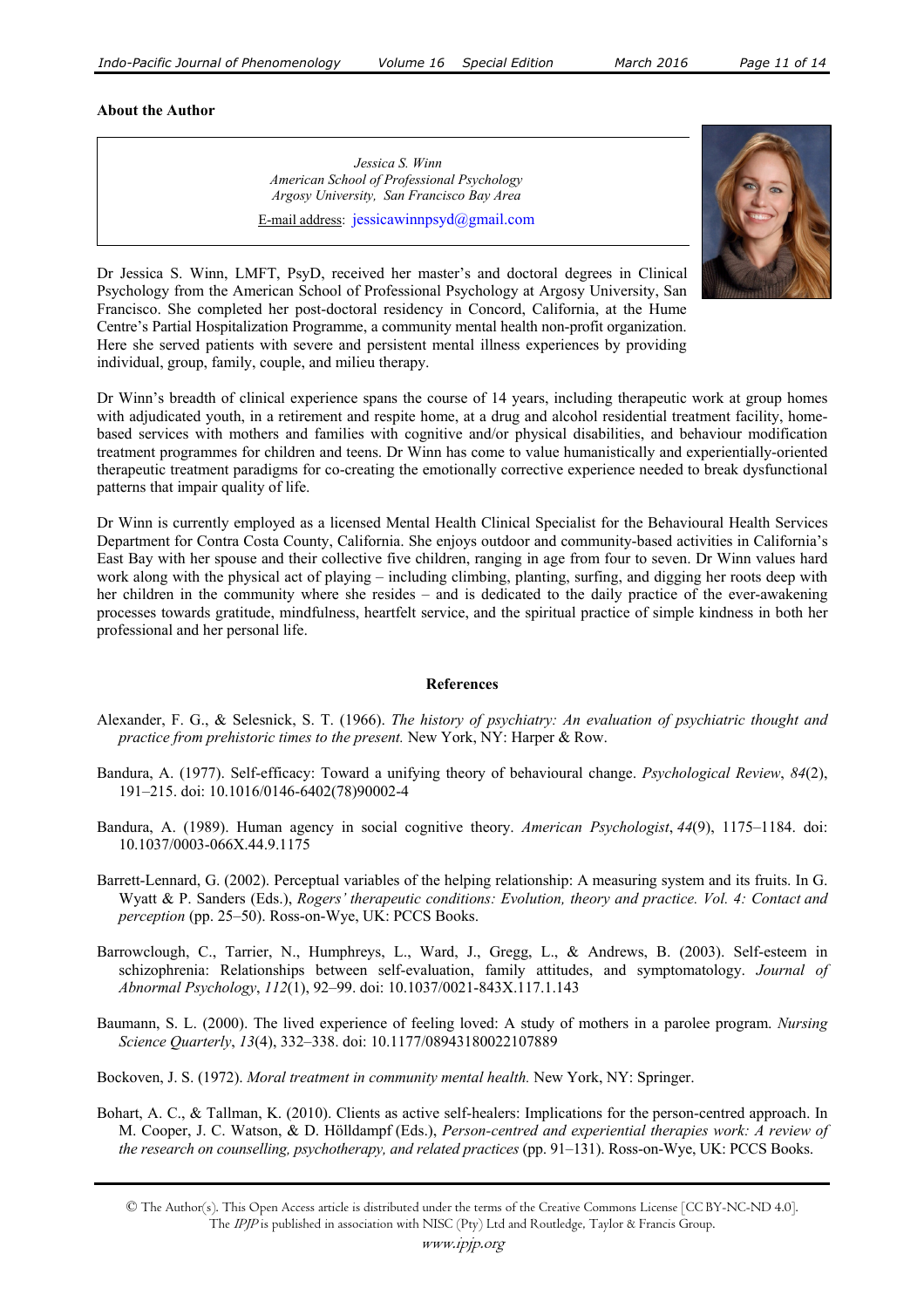- Bowers, P. F., Banquer, M., & Bloomfield, H. H. (1974). Utilization of nonverbal exercises in the group therapy of outpatient chronic schizophrenics. *The International Journal of Group Psychotherapy*, *24*(1), 13–24.
- Bozarth, J. D. (2001). Client-centred unconditional positive regard: A historical perspective. In J. D. Bozarth & P. Wilkins (Eds.), *Rogers' therapeutic conditions: Evolution, theory and practice. Vol. 3: Unconditional positive regard* (pp. 5–18). Ross-on-Wye, England: PCCS Books.
- Brockington, I. F., Hall, P., Levings, J., & Murphy, C. (1993). The community's tolerance of the mentally ill. *British Journal of Psychiatry*, *162*(1), 93–99. doi: 10.1192/bjp.162.1.93
- Calton, T., Cheetham, A., D'Silva, K., & Glazebrook, C. (2006). Breaking the covenant: International schizophrenia research and the concept of patient-centredness, 1988-2004. In M. Chavez, Y. Alanen, & A. L. Silver (Eds.), *The history of the International Society for the Psychological Treatment of Schizophrenia and Other Psychoses* (pp. 303–320). Madrid, Spain: ISPS Publications.
- Corrigan, P. W. (1998). The impact of stigma on severe mental illness. *Cognitive and Behavioural Practice*, *5*(2), 201–222. doi: 10.1037/prj0000118
- Corrigan, P. W. (2000). Mental health stigma as social attribution: Implications for research methods and attitude change. *Clinical Psychology: Science and Practice*, *7*(1), 48–67. doi: 10.1093/clipsy.7.1.48
- Corrigan, P. W., & Calabrese, J. D. (2005). Strategies for assessing and diminishing self-stigma. In P. W. Corrigan (Ed.), *On the stigma of mental illness: Practical strategies for research and social change* (pp. 239–256). Washington, DC: American Psychological Association.
- Corrigan, P. W., Faber, D., Rashid, F., & Leary, M. (1999). The construct validity of empowerment among consumers of mental health services. *Schizophrenia Research*, *38*(1), 77–84. doi: 10.1016/S0920-9964(98)00180-7
- Corrigan, P. W., & Watson, A. C. (2002). The paradox of self-stigma and mental illness. *Clinical Psychology: Science and Practice*, *9*(1), 35–53. doi: 10.1093/clipsy.9.1.35
- Coursey, R. D., Keller, A. B., & Farrell, E. W. (1995). Individual psychotherapy and persons with serious mental illness: The client's perspective. *Schizophrenia Bulletin*, *21*(2), 283–301. doi: 10.1093/schbul/21.2.283
- Deegan, P. (1993). Recovering our sense of value after being labelled mentally ill. *Journal of Psychosocial Nursing and Mental Health Services*, *31*(4), 7–11.
- Deutsch, A. (1949). *The mentally ill in America: A history of their care and treatment from colonial times* (2nd ed.). New York, NY: Columbia University Press.
- Foucault, M. (2006). *History of madness* (J. Murphy & J. Khalfa, Trans.). New York, NY: Routledge. (Original work published 1961)
- Freire, E. (2001). Unconditional positive regard: The distinctive feature of client-centred therapy. In J. D. Bozarth & P. Wilkins (Eds.), *Rogers' therapeutic conditions: Evolution, theory, and practice. Vol. 3: Unconditional positive regard* (pp. 145–155). Ross-on-Wye, UK: PCCS Books.
- Freud, S. (1957). Neurosis and psychosis (A. Strachev & J. Strachev, Trans.). In J. Strachev (Ed.), *Collected papers* (Vol. 2, pp. 250–254). London, UK: Hogarth Press.
- Fuller, N. (2008). *An exploratory study of Jungian art therapy with outpatients diagnosed with serious and persistent mental illness* (Doctoral dissertation). ProQuest Dissertations and Theses database. (UMI No. 3322249)
- Giorgi, A. (1989). One type of analysis of descriptive data: Procedures involved in following a phenomenological psychological method. *Methods: A Journal of Human Science*, *1*, 39–61.
- Giorgi, A., & Giorgi, B. (2004). The descriptive phenomenological psychological method. In P. M. Camic, J. E. Rhodes, & L. Yardley (Eds.), *Qualitative research in psychology: Expanding perspectives in methodology and design* (pp. 243–273). Washington, DC: American Psychological Association.

<sup>©</sup> The Author(s). This Open Access article is distributed under the terms of the Creative Commons License [CC BY-NC-ND 4.0]. The IPJP is published in association with NISC (Pty) Ltd and Routledge, Taylor & Francis Group.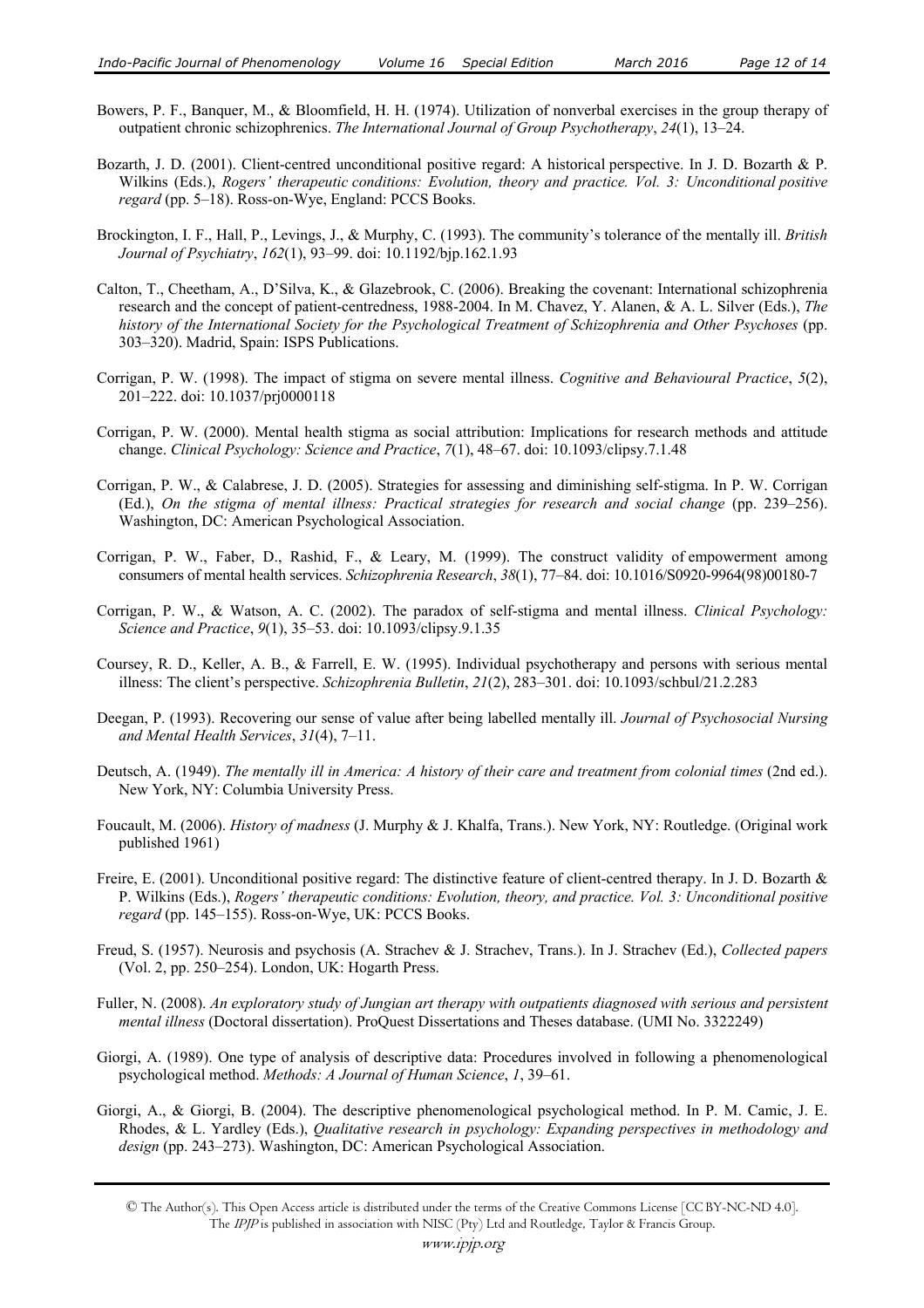- Goodwin, C. J. (1999). Psychoanalysis and clinical psychology: Early treatment of the mentally ill. In D. Schultz & S. E. Schultz (Eds.), *A history of modern psychology* (pp. 359–363). New York, NY: John Wiley.
- Heidegger, M. (1962). *Being and time* (J. Macquarrie & E. Robinson, Trans.). New York, NY: Harper & Row. (Original work published 1927)
- Hogarty, G. E., Kornblith, S. J., Greenwald, D., DiBarry, A. L., Cooley, S., Flesher, S., Reiss, D., Carter, M., & Ulrich, R. (1995). Personal therapy: A disorder-relevant psychotherapy for schizophrenia. *Schizophrenia Bulletin*, *21*(3), 379–393.
- Hood, R. W., Hill, P. C., & Spilka, B. (2009). *The psychology of religion: An empirical approach* (4th ed.). New York, NY: Guilford Press.
- Jones, E. E., Farina, A., Hastdorf, A. H., Markus, H., Miller, D. T., & Scott, R. (1984). *Social stigma: The psychology of marked relationships*. New York, NY: Freeman.
- Josephs, L., & Josephs, L. (1986). Pursuing the kernel of truth in the psychotherapy of schizophrenia. *Psychoanalytic Psychology*, *3*(2), 105–119. doi: 10.1037/0736-9735.3.2.105
- Kirschenbaum, H. (2007). *The life and work of Carl Rogers.* Ross-On-Wye, UK: PCCS Books.
- Laing, R. D. (1967). *The politics of experience*. New York, NY: Ballantine Books.
- Link, B. G. (1987). Understanding labelling effects in the area of mental disorders: An assessment of the effects of expectations of rejection. *American Sociological Review*, *52*(1), 96–112. doi: 10.2307/2095395
- Link, B. G., Cullen, F. T., Struening, E. L., Shrout, P. E., & Dohrenwend, B. P. (1989). A modified labelling theory approach to mental disorders: An empirical assessment. *American Sociological Review*, *54*(3), 400–423. doi: 10.2307/ 2095613
- Link, B. G., Struening, E. L., Neese-Todd, S., Asmussen, S., & Phelan, J. C. (2001). Stigma as a barrier to recovery: The consequences of stigma for the self-esteem of people with mental illnesses. *Psychiatric Services*, *52*(12), 1621–1626. doi: 10.1176/appi.ps.52.12
- Lysaker, P. H., Glynn, S. M., Wilkniss, S. M., & Silverstein, S. M. (2010). Psychotherapy and recovery from schizophrenia: A review of potential applications and need for future study. *Psychological Services*, *7*(2), 75–91. doi: 10.1037/a0019115
- Marecek, J. (2004). Dancing through minefields: Toward a qualitative stance in psychology. In P. M. Camic, J. E. Rhodes, & L. Yardley (Eds.), *Qualitative research in psychology: Expanding perspectives in methodology and design* (pp. 49–69). Washington, DC: American Psychological Association.
- Maslow, A. (1962). *Towards a psychology of being*. Princeton, NJ: D. Van Nostrand.
- May, R., Angel, E., & Ellenberger, H. F. (Eds.). (1958). *Existence: A new dimension in psychiatry and psychology*. New York, NY: Simon & Schuster.
- Morton, T. (1973). *The history of the Pennsylvania hospital, 1751*–*1895*. New York, NY: Arno Press.
- National Alliance on Mental Illness (2013). Mental illness facts and numbers: Numbers of Americans affected by mental illness [Fact Sheet]. Retrieved from http://www.nami.org/factsheets/mentalillness factsheet.pdf
- Onken, S. J., Craig, C. M., Ridgway, P., Ralph, R. O., & Cook, J. A. (2007). An analysis of the definitions and elements of recovery: A review of the literature. *Psychiatric Rehabilitation Journal*, *31*(1), 9–22. doi: 10.2975/31. 1.2007.9.22
- Owens, T. J. (1994). Two dimensions of self-esteem: Reciprocal effects of positive self-worth and self-deprecation on adolescent problems. *American Sociological Review*, *59*(3), 391–407. doi: 10.2307/2095940

<sup>©</sup> The Author(s). This Open Access article is distributed under the terms of the Creative Commons License [CC BY-NC-ND 4.0]. The IPJP is published in association with NISC (Pty) Ltd and Routledge, Taylor & Francis Group.